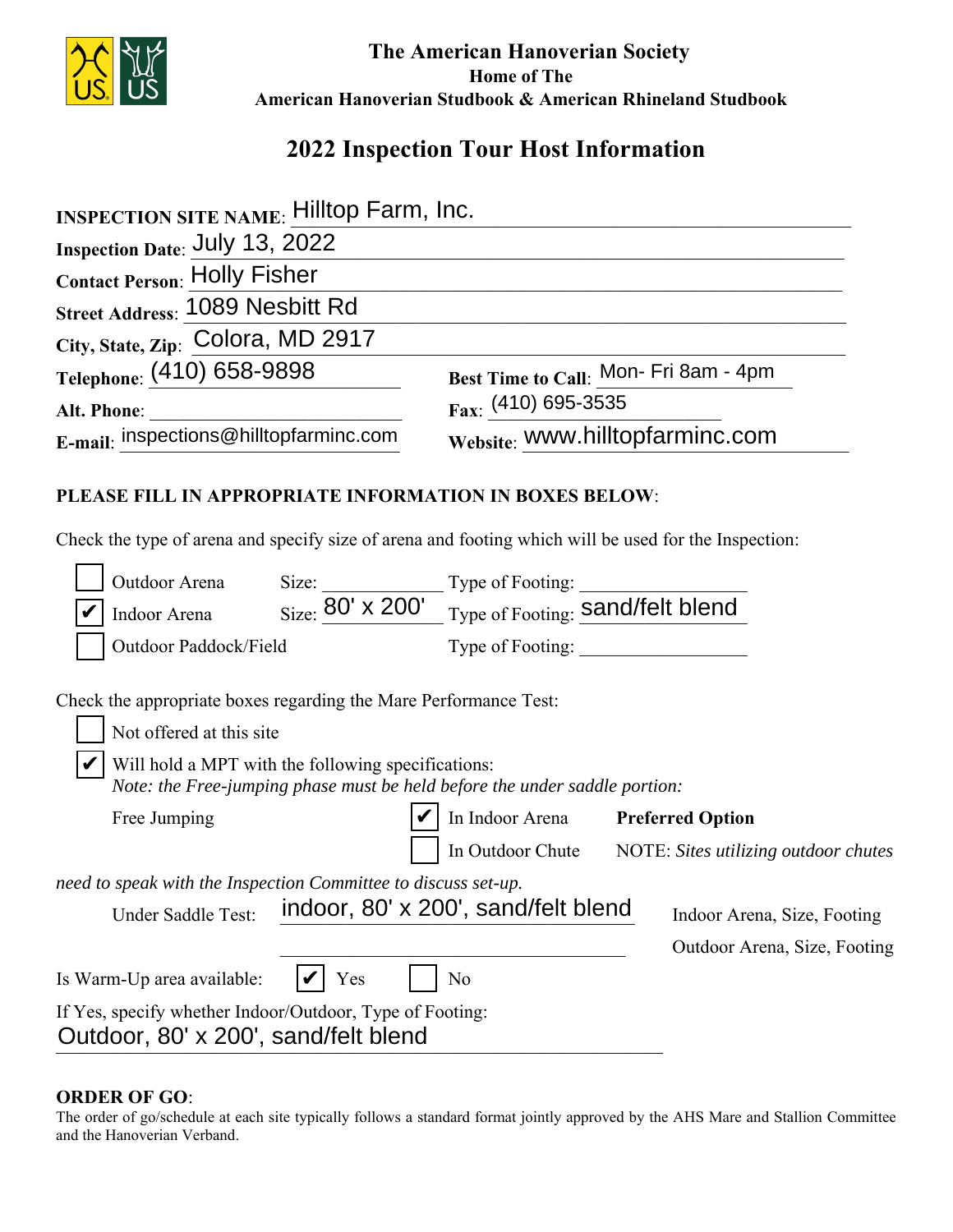- Registration
- Mare Performance Test Free Jumping
- Inspection of non-Hanoverian Mares
- Under saddle portion of the MPT
- Inspection of Hanoverian Mares
- Foal Presentations
- Futurity Classes

**TIME SCHEDULE:** *Note: The time schedule may be revised closer to the inspection date by the Site Host and the AHS Inspection Committee based upon site entries (number of horses) and the finalized travel schedule.* 

| Earliest Day/Arrival Time: 1pm Tues (7/12)                                                                                                                                                                                      |
|---------------------------------------------------------------------------------------------------------------------------------------------------------------------------------------------------------------------------------|
| Registration Estimated Start Time:                                                                                                                                                                                              |
| Inspection Estimated Start Time: 8am Weds (7/13)                                                                                                                                                                                |
| Other Schedule Notes: Detailed schedule will be available approximately 1 week prior to inspection.                                                                                                                             |
| <b>HOST SITE DETAILS:</b><br><b>Stabling/Veterinarian/Fee Policy</b><br>Will Stabling be Available?<br>Yes<br>N <sub>o</sub><br>$\mathbf{V}$ Yes<br>N <sub>o</sub><br>If yes, please answer the following: Is Stabling Limited? |
| Type of Stalls Available: 12' x 12', permanent with full doors                                                                                                                                                                  |
| $\frac{1}{2}$ 75<br>Cost, if applicable:<br>/ per stall per night                                                                                                                                                               |
| for the day<br>\$<br>$\frac{1}{\text{S}}$ 25<br>Grounds Fee if applicable<br>No Charge for Stabling                                                                                                                             |
| $  \mathbf{v}  $ per horse OR<br>Grounds Fee is<br>per owner OR<br>per trailer<br>no grounds fee                                                                                                                                |
| Number of Stalls Available:                                                                                                                                                                                                     |
| 15<br>(number) permanent stalls available on grounds                                                                                                                                                                            |
| (number) temporary stalls available on grounds                                                                                                                                                                                  |
| (number) of permanent stalls available miles from site                                                                                                                                                                          |
| (number) of temporary stalls available miles from site.                                                                                                                                                                         |
| Type of Bedding:<br>Straw                                                                                                                                                                                                       |
| Shavings                                                                                                                                                                                                                        |
| Other (please specify)                                                                                                                                                                                                          |
| Bedding/Hay available for purchase on grounds:<br>No.<br>Yes                                                                                                                                                                    |

If there are any additional stabling notes/restrictions, please explain: Straw bedding is included in stabling fee.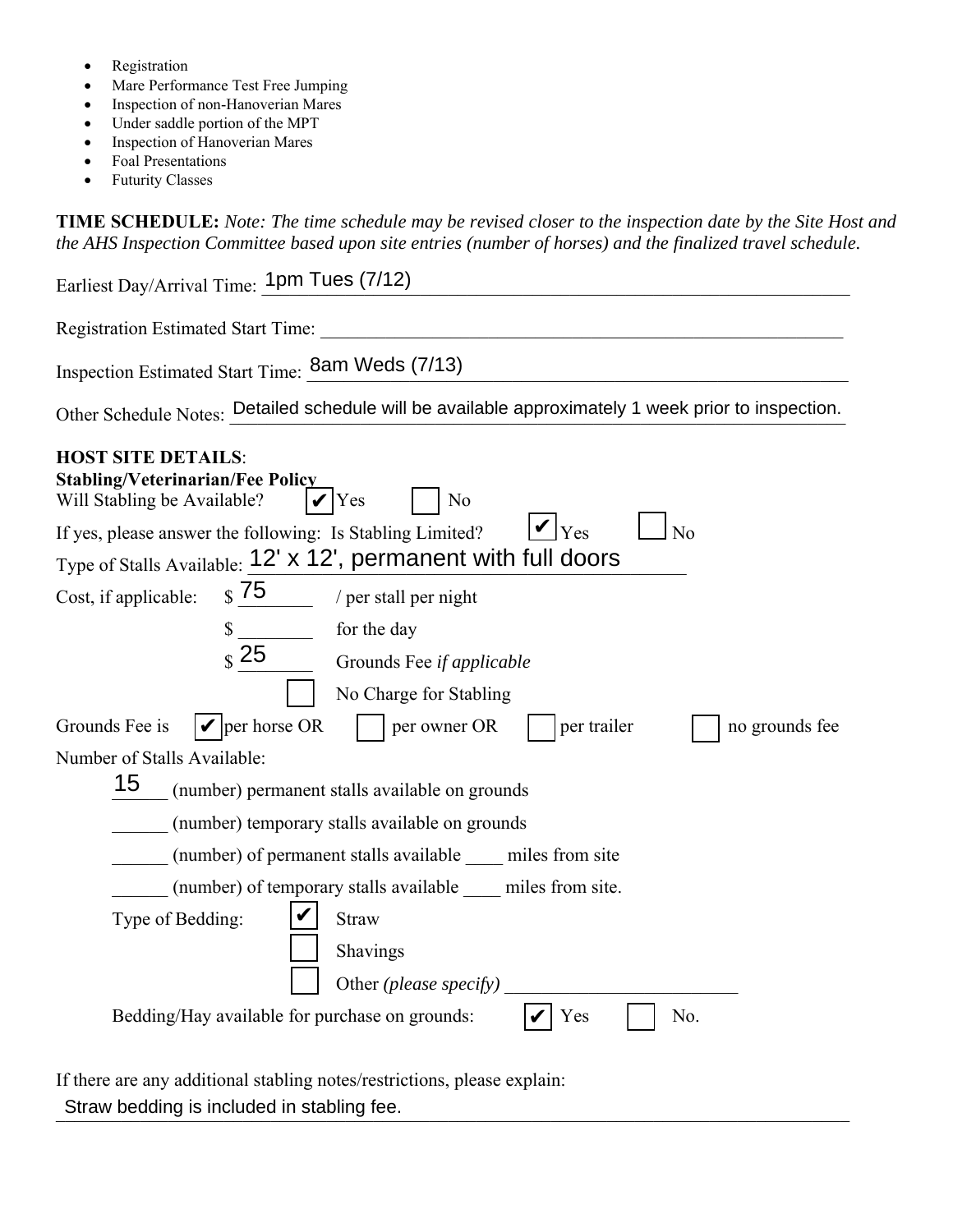If there are any restrictions regarding arrival schedule, please explain: Barn closes at 9 pm

| Make Stabling Checks Payable to: Hilltop Farm, Inc.                                  |  |                                                               |              |  |  |
|--------------------------------------------------------------------------------------|--|---------------------------------------------------------------|--------------|--|--|
|                                                                                      |  | Payment should be made: $\frac{X}{x}$ At time of reservations | Upon arrival |  |  |
| Refund policy: Refunds given for stabling and Hilltop services minus \$15 office fee |  |                                                               |              |  |  |
| Name of Veterinarian who will be on call: New Bolton Center                          |  |                                                               |              |  |  |
| Veterinarian's Telephone Number: (610) 444-5800                                      |  |                                                               |              |  |  |

## **BRANDING**:

| It is the responsibility of the host to either provide or arrange for the provision of a blacksmith's forge. <i>Note:</i> |
|---------------------------------------------------------------------------------------------------------------------------|
| Due to damage to brands, charcoal fires, pipes, gas grills and/or acetylene torches will not be used in lieu of           |
| <i>a forge.</i> NO EXCEPTIONS.                                                                                            |
| Name of individual who will provide a blacksmith's forge: Billy Jack                                                      |

### **ACCOMMODATIONS**:

Please list two or three motels within easy travel distance of your inspection. We recommend including at least a couple of national chains such as Holiday Inn, Best Western, or Comfort Inn and Suites.

| Holiday Inn                                                                                                                                                                                                                                                                                                                         | Phone: (410) 287-0008 | Miles from Site: 10 |  |  |
|-------------------------------------------------------------------------------------------------------------------------------------------------------------------------------------------------------------------------------------------------------------------------------------------------------------------------------------|-----------------------|---------------------|--|--|
| Comfort Inn                                                                                                                                                                                                                                                                                                                         | Phone: (410) 287-7100 | Miles from Site: 10 |  |  |
| <b>Best Western</b>                                                                                                                                                                                                                                                                                                                 | Phone: (410) 287-5450 | Miles from Site: 10 |  |  |
| <b>OTHER INFORMATION:</b><br>This site will be limited to number of horse OR                                                                                                                                                                                                                                                        | No Limit              |                     |  |  |
| Health Requirements for incoming horses:<br>$\cup$ Coggins Test<br>$\triangleright$ Health Certificate<br>Other, explain on next line:<br>Proof of flu/rhino vaccination within 180 days but not closer than 7 days                                                                                                                 |                       |                     |  |  |
| For Purchase; OR<br>Compliments of Host<br>Will Food be Available? If Yes, Available<br>Food will not be available.<br>Spectator Seating Available Near Arena<br>No Dogs on Grounds;<br>Dogs welcome but must be leashed.<br>$ V $ Parking Extensive<br>Parking Limited OR<br>Type of Parking Surface: Gravel & Grass Field Parking |                       |                     |  |  |
| Any Restrictions on lengths of trailers coming in: If so, specify: NO                                                                                                                                                                                                                                                               |                       |                     |  |  |